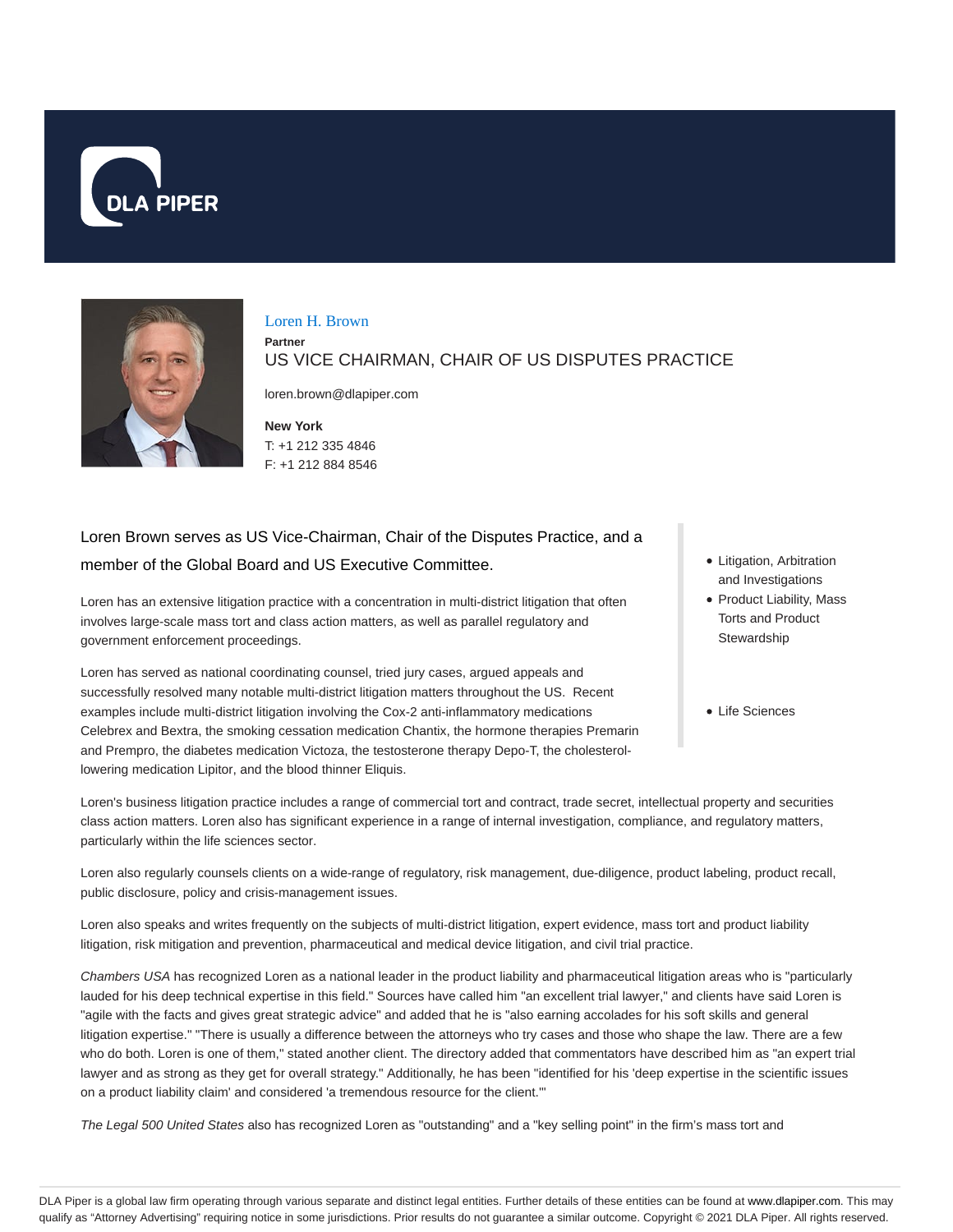pharmaceutical litigation practices. The directory has called him a "highly regarded life sciences expert" who is held in the "highest regard" by peers and a seasoned litigator "whose expertise clients value highly." Furthermore, it noted that he has "an excellent scientific mind," "thinks through things from new angles" and is "very good on case strategy."

In 2021, the New York Law Journal named Loren to its Distinguished Leaders list recognizing lawyers in leadership roles who achieved impressive results over the past year and "had great performances while demonstrating clear leadership skills leading to positive outcomes." Loren was named to the National Law Journal's prestigious list of Litigation Trailblazers in 2016 and to BTI Consulting Group's exclusive list of Client Services All-Stars in 2017. In 2008, he was honored by Pfizer with it's first-ever Lawyer of the Year award, in recognition of his litigation and counseling roles for that client. In 2007, American Lawyer magazine named Loren to its "Fab Fifty" list of the 50 rising litigators in the US younger than 45. Loren is also regularly named a New York Super Lawyer in the area of civil litigation and is listed in Euromoney's Guide to the World's Leading Product Liability Lawyers.

# **EXPERIENCE**

# REPRESENTATIVE ENGAGEMENTS

- Lead counsel for a major pharmaceutical company in Daubert proceedings involving claims that popular hormone therapy medications cause breast cancer
- Trial counsel for a major pharmaceutical company in a product liability trial involving a popular hormone therapy medication
- Representation of a major pharmaceutical company in securities class action involving disclosures related to popular anti-inflammatory medications
- Representation of a major pharmaceutical company in shareholder derivative action involving losses associated with alleged off-label promotion of various prescription medications
- Representation of major pharmaceutical company in a consumer class action involving marketing, promotion and sale of 12 prescription medications
- National coordinating counsel, MDL liaison counsel and lead trial counsel for a leading pharmaceutical manufacturer in defense of nationwide litigation involving popular Cox-2 anti-inflammatory medications. Secured a recent Daubert ruling that CNNMoney.com called "one of the most important 'gate-keeping' rulings ever rendered in a mass-tort case"
- National counsel for a leading pharmaceutical manufacturer in defense of claims involving the popular medication Chantix
- Representation of a leading health care manufacturer in defense of multi-district litigation involving contrast agents used for MRI and other imaging procedures
- National counsel for a leading pharmaceutical manufacturer in commercial and tort claims arising out of worldwide clinical research and development program
- National coordinating counsel for the welding wire subsidiary of a major steel manufacturer in defense of nationwide welding fumes mass tort litigation
- Counsel for the global research and development division of a major pharmaceutical manufacturer. Regularly asked to provide advice related to a broad range of risk management, litigation avoidance, product recall, transactional, venture capital, regulatory, public communication and labeling issues
- Lead trial counsel for a leading pharmaceutical manufacturer in defense of commercial tort and contract action arising out of the acquisition of a biotechnology company
- Lead counsel for a leading pharmaceutical manufacturer in connection with the termination of a worldwide clinical development program involving Phase III cardiovascular compound
- Lead counsel for a major pharmaceutical manufacturer in connection with compliance investigations arising out of the manufacturer's clinical research and development program
- Representation of a leading pharmaceutical manufacturer in connection with investigations arising out of the manufacturer's marketing and promotion of various medications
- Representation of a leading pharmaceutical manufacturer in defense of commercial trade secret matter involving the alleged theft of research compounds
- Representation of a leading pharmaceutical manufacturer in product liability claims involving a popular prescription antibiotic medication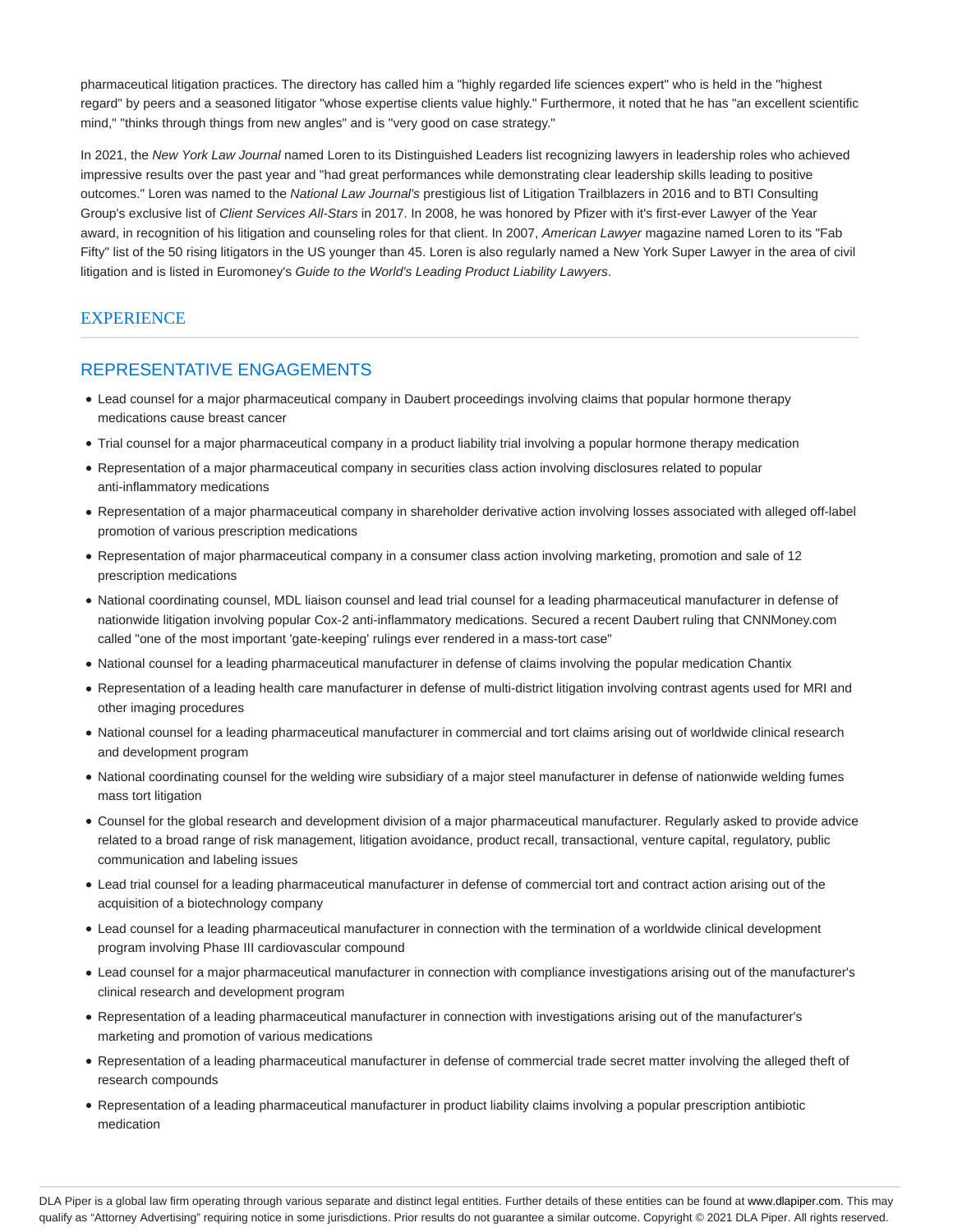- Lead trial and appellate counsel for a major domestic automotive manufacturer in a wide range of product liability matters. Includes leading New York federal and state court decisions excluding expert testimony under Daubert and related state common law principles
- Lead trial and appellate counsel for a major Japanese automotive manufacturer in a range of product liability matters, including regional counsel for SUV rollover, post-collision fire and airbag design defect claims
- Lead trial and appellate counsel for the world's largest earthmoving equipment manufacturer involving a range of product liability matters. Includes first-chair jury trial experience as an associate
- Representation of a major pharmaceutical manufacturer in defense of mass tort claims involving popular prescription diet drug combination
- Lead trial counsel for a major bicycle manufacturer in defense of tortuous interference and trademark infringement claims related to various corporate sponsorship and license agreements
- Lead trial counsel for a leading bicycle manufacturer in defense of product liability matters involving line of off-road and performance road bikes

# REPRESENTATIVE DECISIONS

- In re Lipitor (Atorvastatin Calcium) Mktg., Sales Practices & Prod. Liab. Litig., No. MDL214MN02502RMG, 2016 WL 1251828, at \*19 (D.S.C. Mar. 30, 2016) (excluding plaintiffs' general causation experts' testimony that Lipitor can cause diabetes at doses below 80 mg)
- · In re Lipitor (Atorvastatin Calcium) Mktg., Sales Practices & Prod. Liab. Litig., 150 F. Supp. 3d 644 (D.S.C. 2015) (excluding plaintiff's specific causation expert)
- In re Incretin-Based Therapies Prod. Liab. Litig., 142 F. Supp. 3d 1108, 1132 (S.D. Cal. 2015) (granting summary judgement in all MDL cases based on conflict preemption in litigation involving claims that diabetes medications cause pancreatic cancer)
- In re Byetta Cases, 2015 WL 7184655 (Cal. Super. Nov. 13, 2015) (granting summary judgement in all JCCP cases based on conflict preemption in litigation involving claims that diabetes medications cause pancreatic cancer)
- In re Chantix (Varenicline) Products Liability Litigation, 881 F.Supp. 2d 1333, 1343 (N.D. Ala. 2012) (holding that "the July 1, 2009, black box warning is adequate as a matter of law to warn of the risks of neuropsychiatric complications in patients taking Chantix").
- Zaremba v. General Motors Corp., 360 F. 3d 355 (2d. Cir 2004) (affirming summary judgment and excluding expert testimony under Daubert in catastrophic, multi-plaintiff rollover crash)
- Jazini v. Nissan Motor Co., 148 F. 3d 181 (2d. Cir 1998) (affirming dismissal of automotive product liability matter against foreign multinational based on lack of personal jurisdiction)
- In re Prempro Prods. Liab. Litig., Nos. 4:03CV1507-WRW, 6:05CV06074, 2011 WL 178574 (W.D. Ark. Jan. 19, 2011) (excluding expert testimony that short-term use of popular combination hormone therapy is capable of causing breast cancer)
- In re Prempro Prods. Liab. Litig., No. 4:03-CV-1507-WRW, 2010 WL 3447293 (E.D. Ark. Aug. 30, 2010) (excluding expert testimony that popular estrogen-based hormone therapy is capable of causing breast cancer)
- Zafarana v. Pfizer Inc., 724 F. Supp. 2d 545 (E.D. Pa. 2010) (granting motion to dismiss in consumer class action to recover for actions allegedly taken by major pharmaceutical company in marketing and promotion of twelve prescription medications)
- In re: Bextra and Celebrex Marketing Sales Practices and Prod. Liab. Litig., MDL No. 1699, Pretrial Order No. 29: Provision of Case-Specific Expert Reports Regarding Specific Causation (N.D. Cal. Aug. 1, 2008) (Lone Pine order requiring threshold disclosure of expert reports on issue of specific causation)
- In re: Bextra and Celebrex Marketing Sales Practices and Prod. Liab. Litig., No. M:05-CV-01699-CRB, 2007 WL 4170276 (N.D. Cal. Nov. 19, 2007) (excluding as unreliable any expert opinion that popular anti-inflammatory causes heart attacks and strokes at most commonly used dose)
- Figueroa v. Gallager, et. al, 20 A.D. 3d 385, 798 N.Y.S. 2d 143 (2d Dept 2005) (reversing trial court and granting summary judgment in favor of General Motors based on inadequacy of plaintiffs' expert testimony)
- Lessard v. Caterpillar, Inc., 291 A.D. 2d 825, 737 N.Y.S. 2d 191 (4th Dept 2002) (affirming directed verdict in favor of defendant manufacturer based on inadequacy of plaintiffs' expert's qualifications)
- Goldman v. Gateway Toyota, et. al, 283 A.D. 2d 457, 724 N.Y.S. 2d 630 (2d Dept. 2001) (affirming summary judgment in favor of defendant manufacturer based on plaintiffs' spoliation of evidence)
- Bobrowsky v. Toyota Motor Sales, U.S.A., Inc., 261 A.D. 2d 349, 689 N.Y.S. 2d 183 (2d Dept. 1999) (affirming judgment following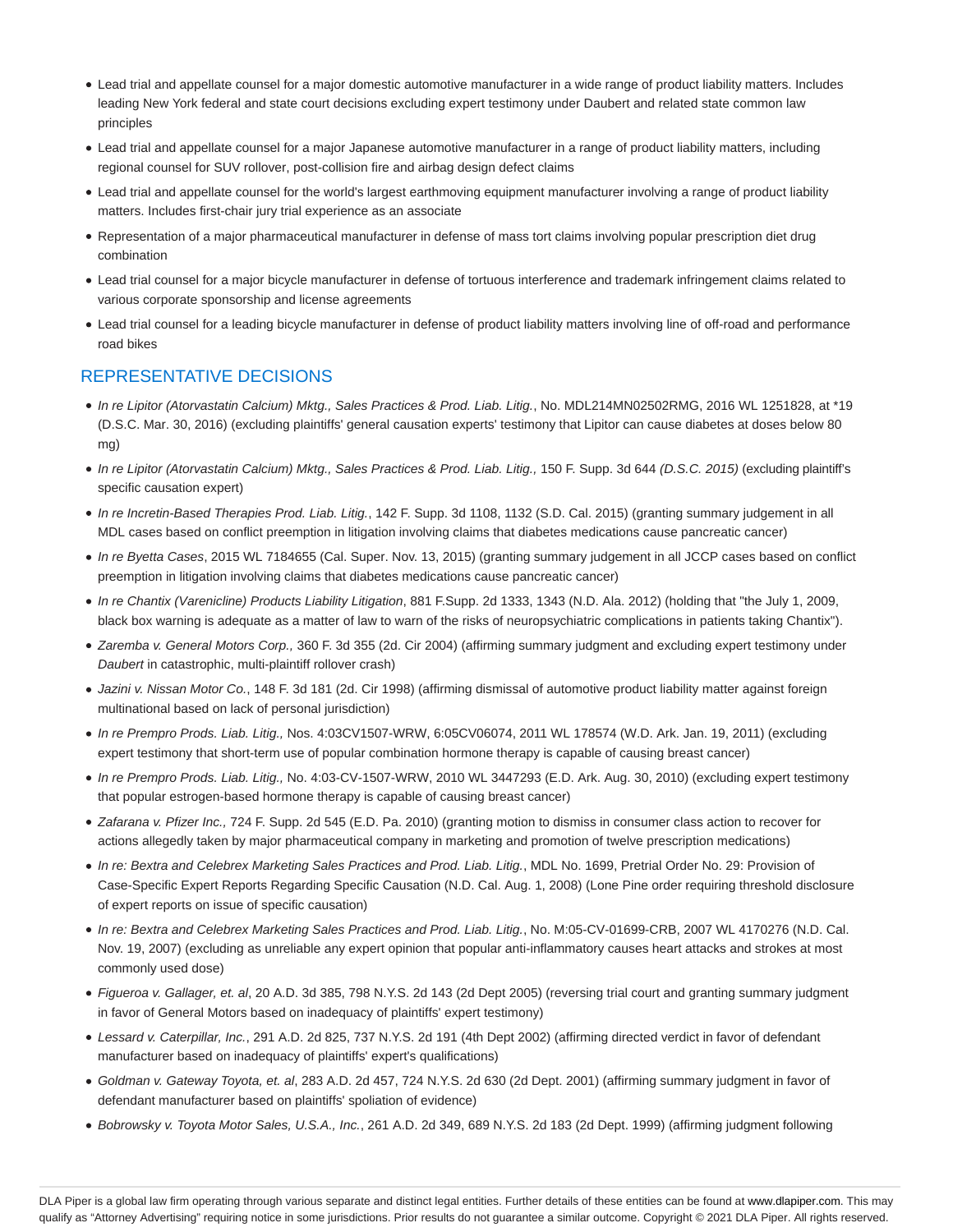defense verdict and finding plaintiff's psychiatric records properly admitted for impeachment purposes)

In re: Bextra and Celebrex Prod. Liab. Litig., No. 762000/2006, (N.Y. Sup. Ct., N.Y. Cty. Jan. 7, 2008) (excluding as unreliable any expert opinion that popular anti-inflammatory causes heart attacks and strokes at most commonly used dose)

#### **CREDENTIALS**

### Admissions

New York

## **Recognitions**

• Chambers USA

2021 - Band 2, USA - Nationwide Product Liability & Mass Torts 2016-20 - Band 2, USA - Nationwide Product Liability & Mass Torts 2014-15 - Band 3, USA - Nationwide Product Liability & Mass Torts 2012-13 - Band 4, USA - Nationwide Product Liability & Mass Torts

• The Legal 500 United States

2021 - Leading Lawyer, Product Liability, Mass Tort and Class Action: Pharmaceuticals and Medical Devices - Defense 2021 - Recommended, Healthcare: Life Sciences

- 2021 Recommended, Product Liability, Mass Tort and Class Action: Consumer Products (including Tobacco)
- 2021 Recommended, Product Liability, Mass Tort and Class Actions: Toxic Tort Defense
- 2021- Recommended, Product Liability, Mass Tort and Class Action: Automotive/Transport

2018-20 - Leading Lawyer, Product Liability, Mass Tort and Class Action: Pharmaceuticals and Medical Devices - Defense 2017-20 - Recommended, Healthcare: Life Sciences

2015-17 - Recommended, Product Liability, Mass Tort and Class Action: Pharmaceuticals and Medical Devices - Defense 2015 - Recommended, Product Liability, Mass Tort and Class Actions: Toxic Tort - Defense

- Named to the New York Law Journal's list of 2021 Distinguished Leaders
- Named to the National Law Journal's 2020 list of Winning Litigators

## **Education**

- J.D., Hofstra University 1992
- B.S., Finance, University of Maryland 1988

#### **Courts**

- United States Court of Appeals for the Eighth Circuit
- United States Court of Appeals for the First Circuit
- United States Court of Appeals for the Second Circuit
- United States District Court for the District of Connecticut
- United States District Court for the Eastern District of New York
- United States District Court for the Northern District of New York
- United States District Court for the Southern District of New York
- United States District Court for the Western District of New York

## **Memberships**

- Member of Law360's 2020 Trials Editorial Advisory Board
- American Bar Association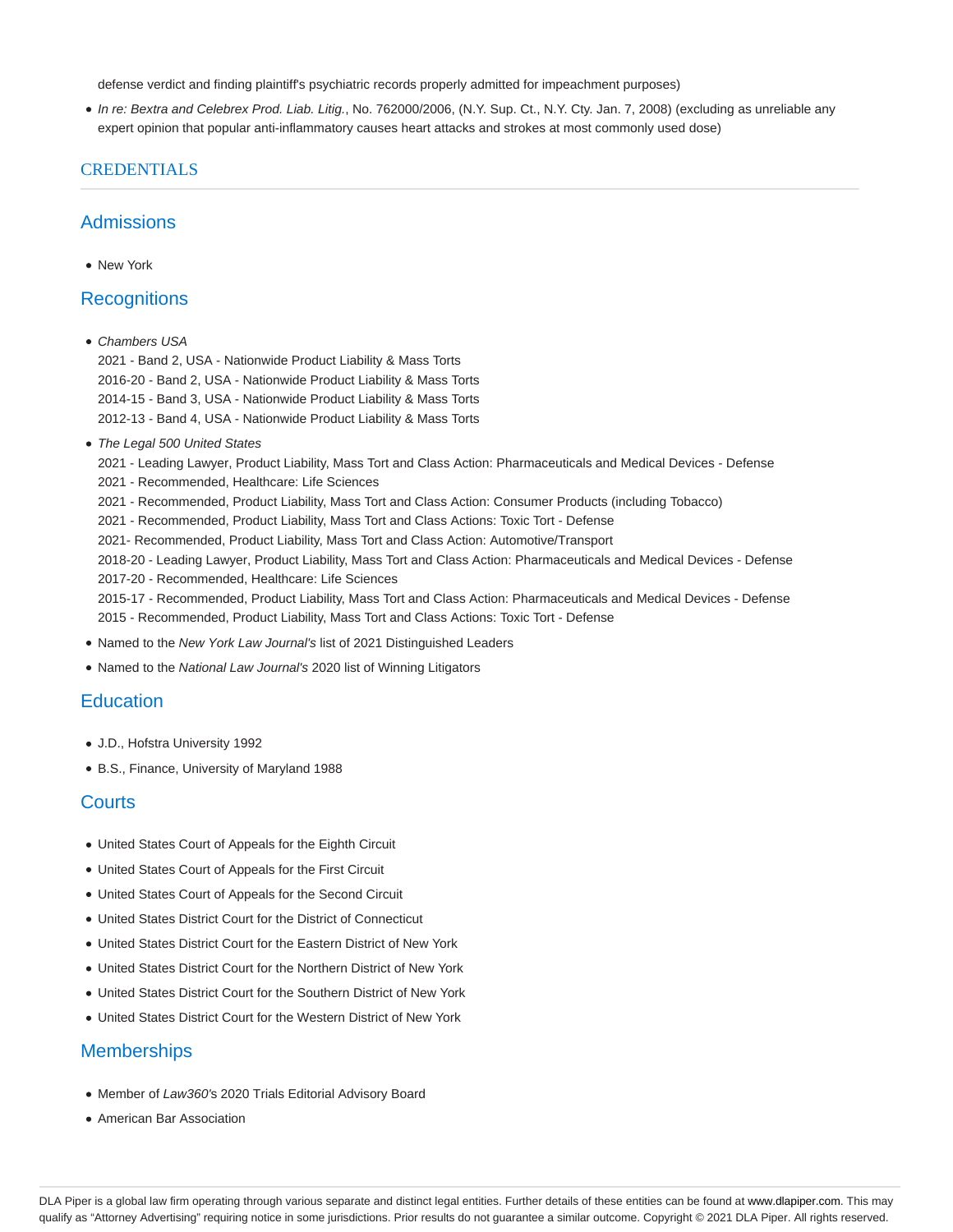- Defense Research Institute
- Product Liability Advisory Council
- New York City Bar Association
- New York State Bar Association

#### INSIGHTS

Loren regularly speaks and writes on the subjects of evidence, science in the courtroom, products liability and mass tort litigation, and civil trial practice.

# **Publications**

- Co-Author, Random Selection Is Best For MDL Bellwether Trials, Law360 (October 20, 2014)
- Co-Author, Bellwether trial selection in multi-district litigation: empirical evidence in favor of random selection, Akron Law Review (Fall 2014)
- Author, Staying Ahead of the Curve in Evidentiary Law in America, Inside the Minds: New Developments in Evidentiary Law in New York (Aspatore 2013)
- Co-Author, The Myth of Juror Impartiality: Practical Strategies for Minimizing Juror Bias, Trial by Jury 2012, Litigation and Administrative Practice, Course Handbook Series No. H-898 (Practicing Law Institute 2012)
- Author, Staying on Top of Recent Developments in New York Evidentiary Law, Inside the Minds: New Developments in Evidentiary Law in New York (Aspatore 2011)
- Co-Author, Sacking the Monday Morning Quarterback: Tackling Hindsight Bias in Failure-to-Warn Cases, DRI: For the Defense (October, 2010) Received the G. Duffield Smith Outstanding Publication Award, which honors the Defense Research Institute's most outstanding defense-related article in 2010
- Author, Emerging Issues in Pharmaceutical and Biotech Litigation Arising from Clinical Trials, Product Liability Litigation: Current Law, Strategies and Best Practices 8-1 (2009)
- Author, Expert Witnesses: Products Liability Cases (West 2009)
- · Author, New York State Trial Lawyer's Institute: Federal Practice For State Practitioners, Evidentiary Issues in Federal Practice (April 6, 2005)
- Author, Emerging Trends and Perspectives in Rollover Litigation, ABA The Brief: Tort Trial and Insurance Practice Section, Fall 2004 Vol. 34, No. 1
- Author, Motions In Limine in New York Products Liability Litigation, Products Liability In New York: Strategy and Practice, 2002 Supplement, Chapter 15 (Neil A. Goldberg ed., 2002)
- Author, Liability Based on the Alleged 'Over-promotion' of Prescription Drugs and Medical Devices Is the Learned Intermediary Defense Still Alive?, DRI: Rx for the Defense, Fall 2001
- Author, Motions In Limine in New York Products Liability Litigation, Products Liability In New York: Strategy and Practice, Chapter 15 (Neil A. Goldberg ed., 1997)

## **Events**

- Speaker, Sandpiper Partners LLC: Reengineering the Litigation Lifecycle II Roundtable (New York, September 22, 2016)
- Speaker, PLAC 2014 Fall Conference, Junk Literature and Peer Review (Chicago, October 16, 2014)
- Speaker, Zeughauser Group: Law Firm Chair Roundtable, Managing Alternative Fee Arrangements (May 6-7, 2014)
- Speaker, Institute of Medicine: Public Session, Committee on Responsible Sharing of Clinical Trial Data, including a discussion on product liability implications resulting from the sharing of clinical trial data (April 9, 2014)
- Speaker, Sandpiper Partners LLC: The Third Annual Pricing and Profitability Conference, featuring Anatomy of a Fixed Fee Negotiation (Chicago, October 25, 2013)
- Guest Lecturer, Law School of Tanzania, Drafting and Negotiating Dispute Resolution Clauses, New Perimeter Pro Bono Teaching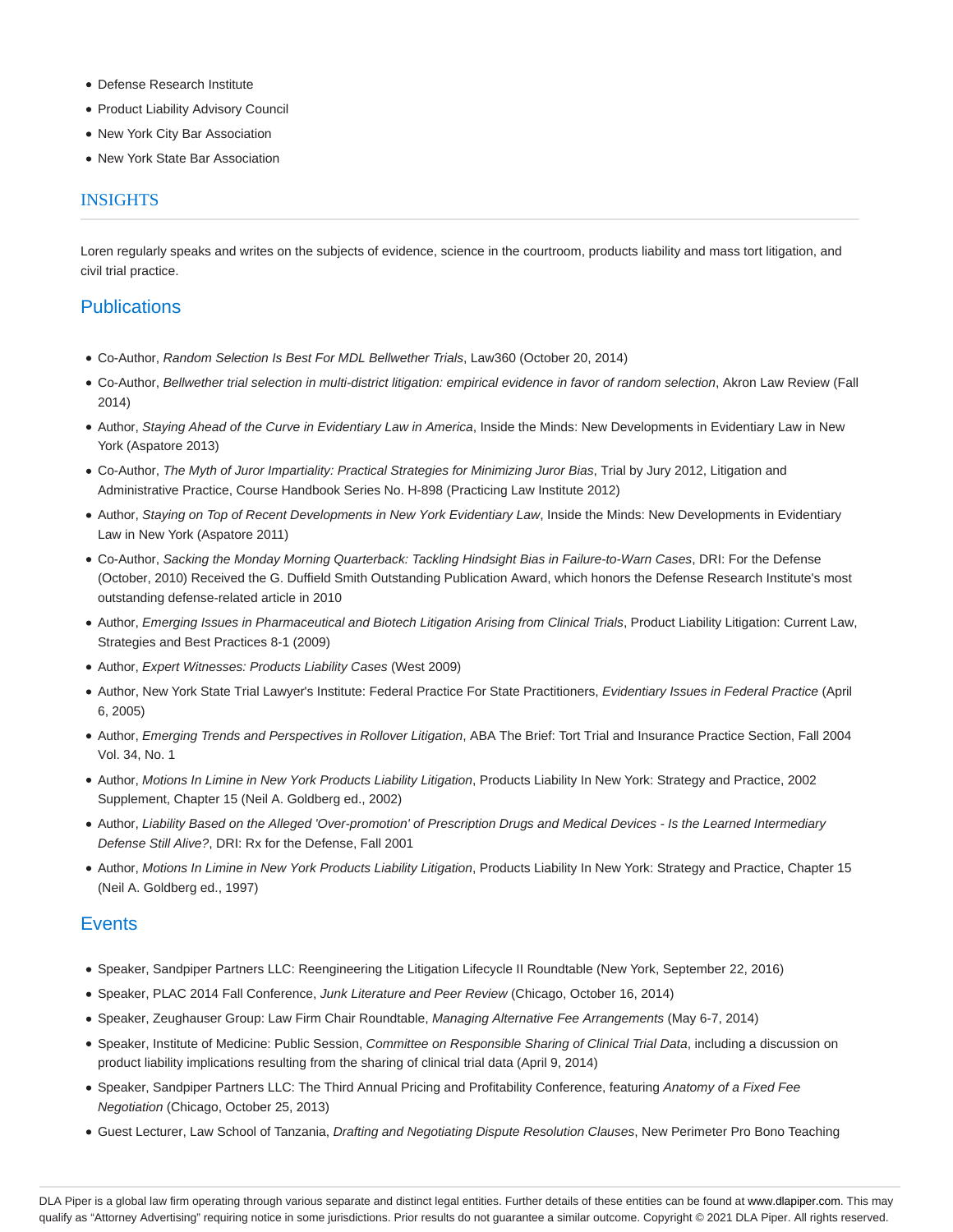Project in Dar es Salaam, Tanzania in collaboration with General Electric's Legal Department (June 3-7, 2013)

- Speaker, Sandpiper Partners LLC: The Third Annual Pricing and Profitability Conference, featuring Anatomy of a Fixed Fee Negotiation (Washington DC, May 22, 2013)
- Speaker, PLAC 2013 Spring Conference, Pharmaceutical Litigation in an Evolving Regulatory Environment (April 25, 2013)
- Speaker, Sandpiper Partners LLC: The Second Annual Pricing and Profitability Conference, Anatomy of a Fixed Fee Negotiation (November 30, 2012)
- Guest Lecturer, Harvard Law School: The Strategic Management of a Mass Tort: Legal and Business Challenges Arising from the COX-2 Inhibitor Litigations with Amy W. Schulman, Executive Vice President & General Counsel, Pfizer Inc., Class 7: The Importance of Scientific Data in the Company's Strategy: The Admissibility of Expert Causation Testimony under Daubert (October 25, 2012)
- Speaker, The Marbury Institute: Proliferation, Aggregation & Containment: The Nuts and Bolts of MDL Practice & Procedure (August 13, 2012)
- · Speaker, ACI Conference: Clinical Trials, Identifying Potential High-Risk Areas to Minimize Future Products Liability Stemming from Clinical Trials (July 17, 2012)
- Speaker, Sandpiper Partners LLC: Pricing and Profitability & the Opportunistic Firm (July 11, 2012)
- Speaker, ACI Conference: 16th Annual Drug and Medical Device Litigation, Sorting Through the Science and Explaining Complex Medical Data (December 7, 2011)
- Speaker, Sandpiper Partners LLC: Fifth Annual Leading Law Firms Conference, Resetting the Corporate Client Agenda (October 28, 2011)
- Speaker, ACI Conference: Clinical Trials, Mitigating Litigation Risks that Stem from Clinical Research: Challenges Raised by the Post-Hoc Analysis of Data and Hypothesis Generation (January 25, 2011)
- Co-Chair and Speaker, ACI Conference: Products Liability Boot Camp for Life Sciences, Reverse Engineering a Product Liability Case as a Tool to Mitigate Future Exposures (July 22, 2010)
- Speaker, IADC Annual Meeting 2010: Defending US Companies in Global Litigation and Investigations (July 14, 2010)
- Speaker, Sandpiper Partners LLC: Game Changer: Project Management for Law Firms Conference, Designing New Ways to Deliver Client Service (June 8, 2010)
- Speaker, ACI Conference: Managing Legal Risks and Conducting Clinical Trials, Mitigating Liability Risk Related to Design, Execution and Disclosure of Clinical Research (February 24, 2010)
- Speaker, ACI Conference: Off-Label Communications, Assessing and Managing Risks in Product Liability Cases Based on Off-Label Uses (July 16, 2009)
- Speaker, ACI Conference: Drug and Medical Device on Trial, Direct Examination of the Defense Medical Expert (June 24-25, 2009)
- Panelist, 2009 Association of General Counsel Meeting, Law Department Management and Controlling Outside Counsel Fees (May 8-9, 2009)
- · Speaker, Thompson Reuters: West LegalEdcenter CLE Webcast, Wyeth v. Levine: Preemption and Future Litigation (March 27, 2009)
- . Speaker, ACI Clinical Trials Conference: Managing Legal Risk in Structuring & Conducting Clinical Trials, "Post-Marketing Studies: Identifying and Minimizing the Litigation Risks," (February 27, 2008)
- · Speaker, NYSBA CLE Seminar: Practical Skills Basics of Civil Practice The Trial, Experts (November 27, 2007)
- Speaker, ACI Conference, Identifying and Minimizing Litigation Risks of Clinical Trial Data and Post-Market Adverse Event Reports, (July 2007)
- Speaker and Author, New York City Bar Association Center for CLE: Navigating the Labyrinth of Complex (Including Multidistrict) Product Liability Litigation, Expert Witnesses in Complex Litigation, (March 22, 2005).
- Speaker, DRI Drug and Medical Device Seminar, Prescribing Information: The Beauty and Beast of Labeling, (May 12-13, 2005).
- Speaker, ABA 2004 Emerging Issues in Motor Vehicle Product Liability Litigation, Emerging Trends in Litigating The Rollover Case, (March 18, 2004).
- Speaker, NYSBA CLE Seminar: How To Try Damages, Winning Strategies for the Defendant, (Dec. 6, 2002).
- · Speaker, NYSBA CLE Seminar: Practical Skills Basics of Civil Practice The Trial, The Expert Witness, (May 15-16, 2002).
- · Speaker, NYSBA CLE Seminar: Practical Skills How to Commence a Civil Lawsuit, Pleadings and Motions Directed to Their Faults,